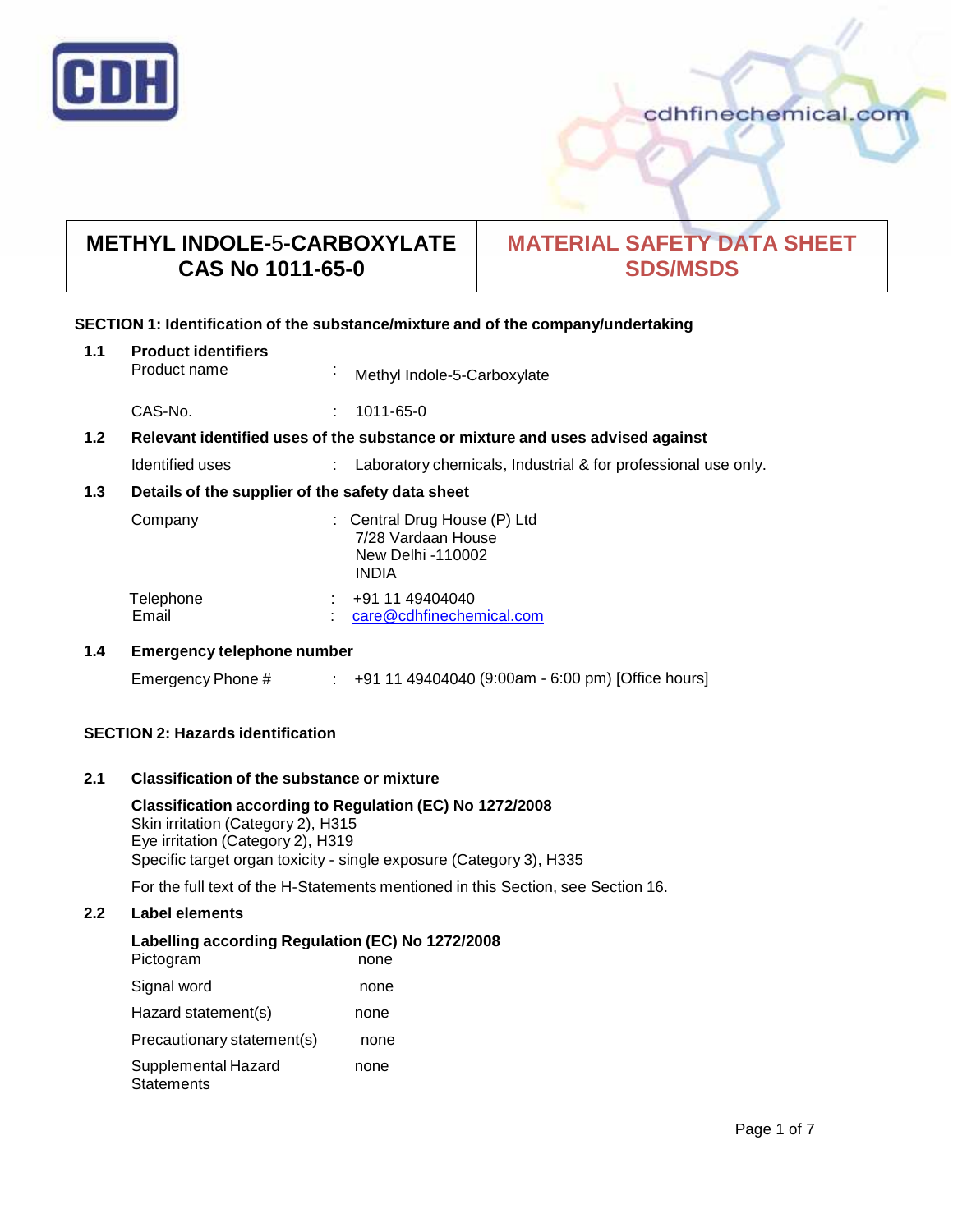#### Pictogram

|     |                                                                        | GHS07                                                                                                                                                                                    |
|-----|------------------------------------------------------------------------|------------------------------------------------------------------------------------------------------------------------------------------------------------------------------------------|
|     | Signal word                                                            | Warning                                                                                                                                                                                  |
|     | Hazard statement(s)<br>H <sub>315</sub><br>H <sub>319</sub><br>H335    | Causes skin irritation.<br>Causes serious eye irritation.<br>May cause respiratory irritation.                                                                                           |
|     | Precautionary statement(s)<br>P <sub>261</sub><br>$P305 + P351 + P338$ | Avoid breathing dust/fume/gas/mist/vapours/spray.<br>IF IN EYES: Rinse cautiously with water for several minutes. Remove<br>contact lenses, if present and easy to do. Continue rinsing. |
|     | Supplemental Hazard<br><b>Statements</b>                               | none                                                                                                                                                                                     |
| 2.3 | Other hazards - none                                                   |                                                                                                                                                                                          |

# **SECTION 3: Composition/information on ingredients**

|         | <b>Substances</b><br>Synonyms | ٠ |                 | Indole-5-carboxylic acid, methyl ester                                            |               |
|---------|-------------------------------|---|-----------------|-----------------------------------------------------------------------------------|---------------|
| Formula |                               |   | $C_{10}H_9NO_2$ |                                                                                   |               |
|         | Molecular weight              |   | 175.18 g/mol    |                                                                                   |               |
| CAS-No. |                               |   | 1011-65-0       |                                                                                   |               |
|         | Component                     |   |                 | Hazardous ingredients according to Regulation (EC) No 1272/2008<br>Classification | Concentration |
|         | Methyl indole-5-carboxylate   |   |                 |                                                                                   |               |
|         | CAS-No.                       |   | 1011-65-0       | Skin Irrit. 2; Eye Irrit. 2; STOT $\le$ = 100 %                                   |               |

SE 3; H315, H319, H335

For the full text of the H-Statements mentioned in this Section, see Section 16.

#### **SECTION 4: First aid measures**

#### **4.1 Description of first aid measures**

#### **General advice**

Consult a physician. Show this safety data sheet to the doctor in attendance.

#### **If inhaled**

If breathed in, move person into fresh air. If not breathing, give artificial respiration. Consult a physician.

#### **In case of skin contact**

Wash off with soap and plenty of water. Consult a physician.

# **In case of eye contact**

Rinse thoroughly with plenty of water for at least 15 minutes and consult a physician.

#### **If swallowed**

Never give anything by mouth to an unconscious person. Rinse mouth with water. Consult a physician.

# **4.2 Most important symptoms and effects, both acute and delayed**

The most important known symptoms and effects are described in the labelling (see section 2.2) and/or in section 11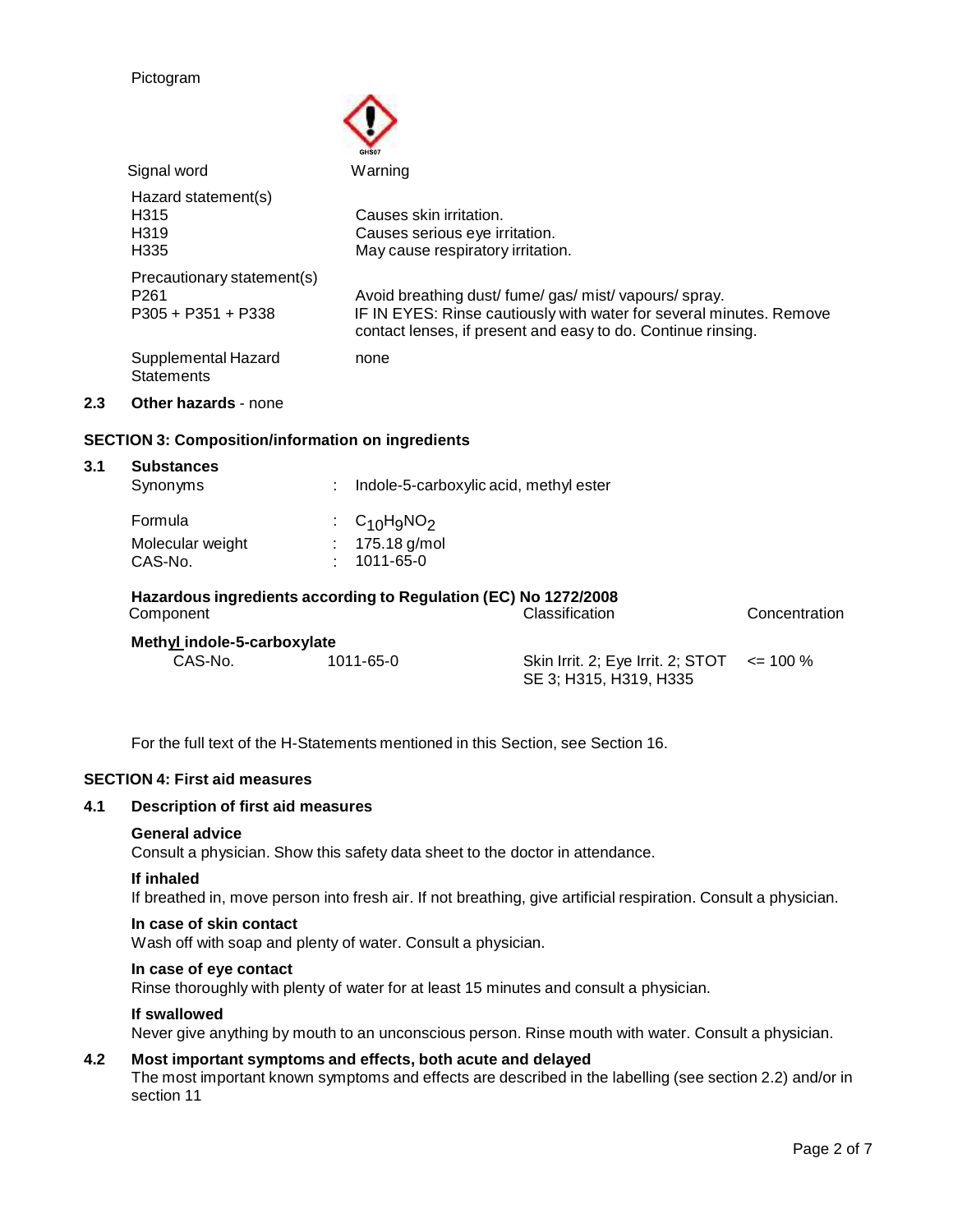**4.3 Indication of any immediate medical attention and special treatment needed** No data available

# **SECTION 5: Firefighting measures**

#### **5.1 Extinguishing media**

#### **Suitable extinguishing media**

Use water spray, alcohol-resistant foam, dry chemical or carbon dioxide.

**5.2 Special hazards arising from the substance ormixture** Carbon oxides, Nitrogen oxides (NOx)

# **5.3 Advice for firefighters**

Wear self-contained breathing apparatus for firefighting if necessary.

**5.4 Further information** No data available

#### **SECTION 6: Accidental release measures**

- **6.1 Personal precautions, protective equipment and emergency procedures** Use personal protective equipment. Avoid dust formation. Avoid breathing vapours, mist or gas. Ensure adequate ventilation. Evacuate personnel to safe areas. Avoid breathing dust. For personal protection see section 8.
- **6.2 Environmental precautions** Do not let product enter drains.
- **6.3 Methods and materials for containment and cleaning up** Pick up and arrange disposal without creating dust. Sweep up and shovel. Keep in suitable, closed containers for disposal.
- **6.4 Reference to other sections** For disposal see section 13.

# **SECTION 7: Handling and storage**

#### **7.1 Precautions for safe handling**

Avoid contact with skin and eyes. Avoid formation of dust and aerosols. Provide appropriate exhaust ventilation at places where dust is formed.Normal measures for preventive fire protection. For precautions see section 2.2.

**7.2 Conditions for safe storage, including any incompatibilities** Store in cool place. Keep container tightly closed in a dry and well-ventilated place. Storage class (TRGS 510): Combustible Solids

# **7.3 Specific end use(s)**

Apart from the uses mentioned in section 1.2 no other specific uses are stipulated

#### **SECTION 8: Exposure controls/personal protection**

#### **8.1 Control parameters**

# **8.2 Exposure controls**

#### **Appropriate engineering controls**

Handle in accordance with good industrial hygiene and safety practice. Wash hands before breaks and at the end of workday.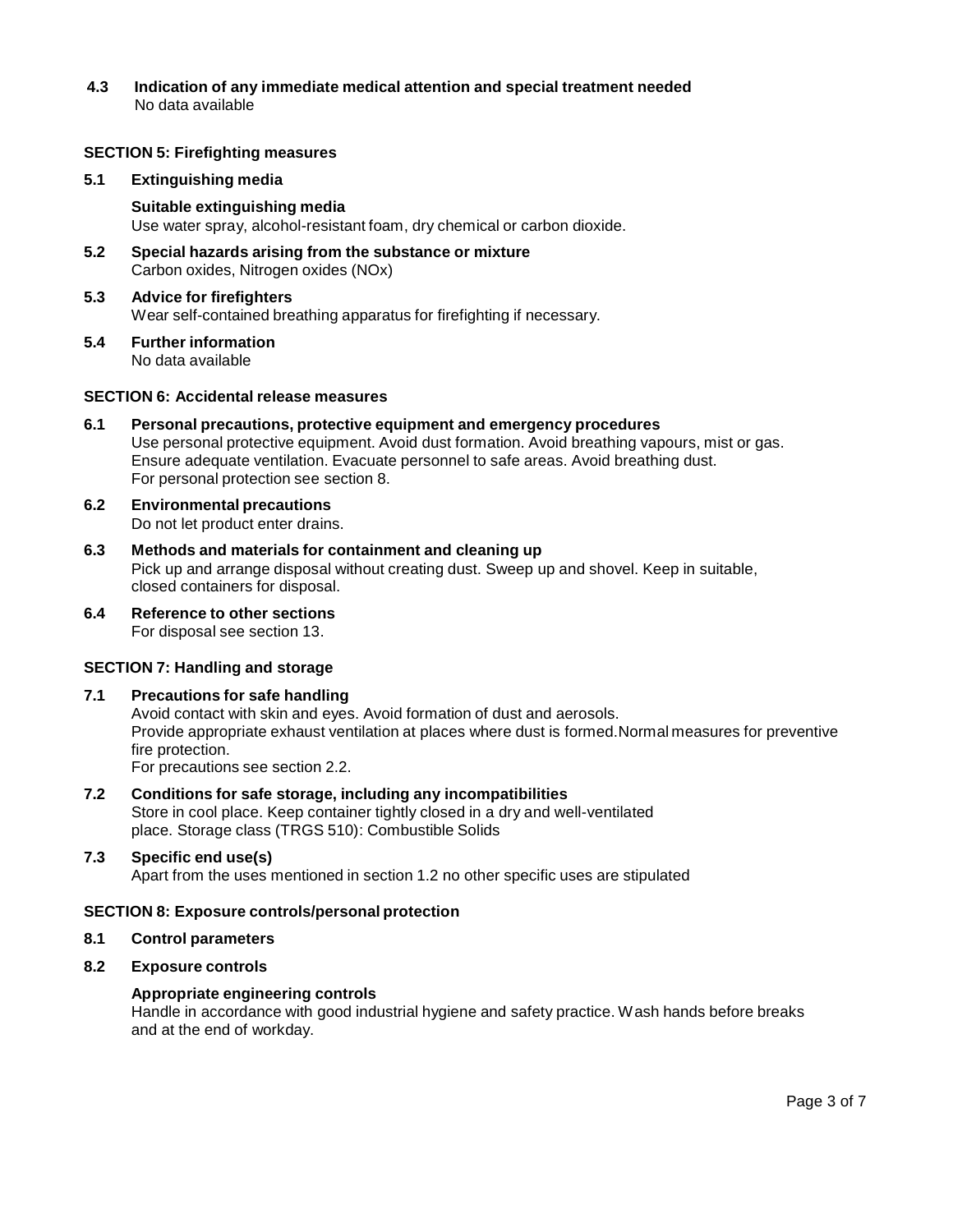# **Personal protective equipment**

# **Eye/face protection**

Safety glasses with side-shields conforming to EN166 Use equipment for eye protection tested and approved under appropriate government standards such as NIOSH (US) or EN 166(EU).

#### **Skin protection**

Handle with gloves. Gloves must be inspected prior to use. Use proper glove removal technique (without touching glove's outer surface) to avoid skin contact with this product. Dispose of contaminated gloves after use in accordance with applicable laws and good laboratory practices. Wash and dry hands.

# **Body Protection**

Impervious clothing, The type of protective equipment must be selected according to the concentration and amount of the dangerous substance at the specific workplace.

#### **Respiratory protection**

For nuisance exposures use type P95 (US) or type P1 (EU EN 143) particle r (US) or type ABEK- P2 (EU EN 143) respirator cartridges. Use respirators and components tested and approved under appropriate government standards such as NIOSH (US) or CEN (EU).

# **Control of environmental exposure**

Do not let product enter drains.

# **SECTION 9: Physical and chemical properties**

# **9.1 Information on basic physical and chemical properties**

| a) | Appearance                                         | Form: solid                              |
|----|----------------------------------------------------|------------------------------------------|
| b) | Odour                                              | No data available                        |
| c) | <b>Odour Threshold</b>                             | No data available                        |
| d) | рH                                                 | No data available                        |
| e) | Melting point/freezing<br>point                    | Melting point/range: 126 - 128 °C - lit. |
| f) | Initial boiling point and<br>boiling range         | No data available                        |
| g) | Flash point                                        | No data available                        |
| h) | Evaporation rate                                   | No data available                        |
| i) | Flammability (solid, gas)                          | No data available                        |
| j) | Upper/lower<br>flammability or<br>explosive limits | No data available                        |
| k) | Vapour pressure                                    | No data available                        |
| I) | Vapour density                                     | No data available                        |
| m) | Relative density                                   | No data available                        |
| n) | Water solubility                                   | No data available                        |
| O) | Partition coefficient: n-<br>octanol/water         | No data available                        |
| p) | Auto-ignition<br>temperature                       | No data available                        |
| q) | Decomposition<br>temperature                       | No data available                        |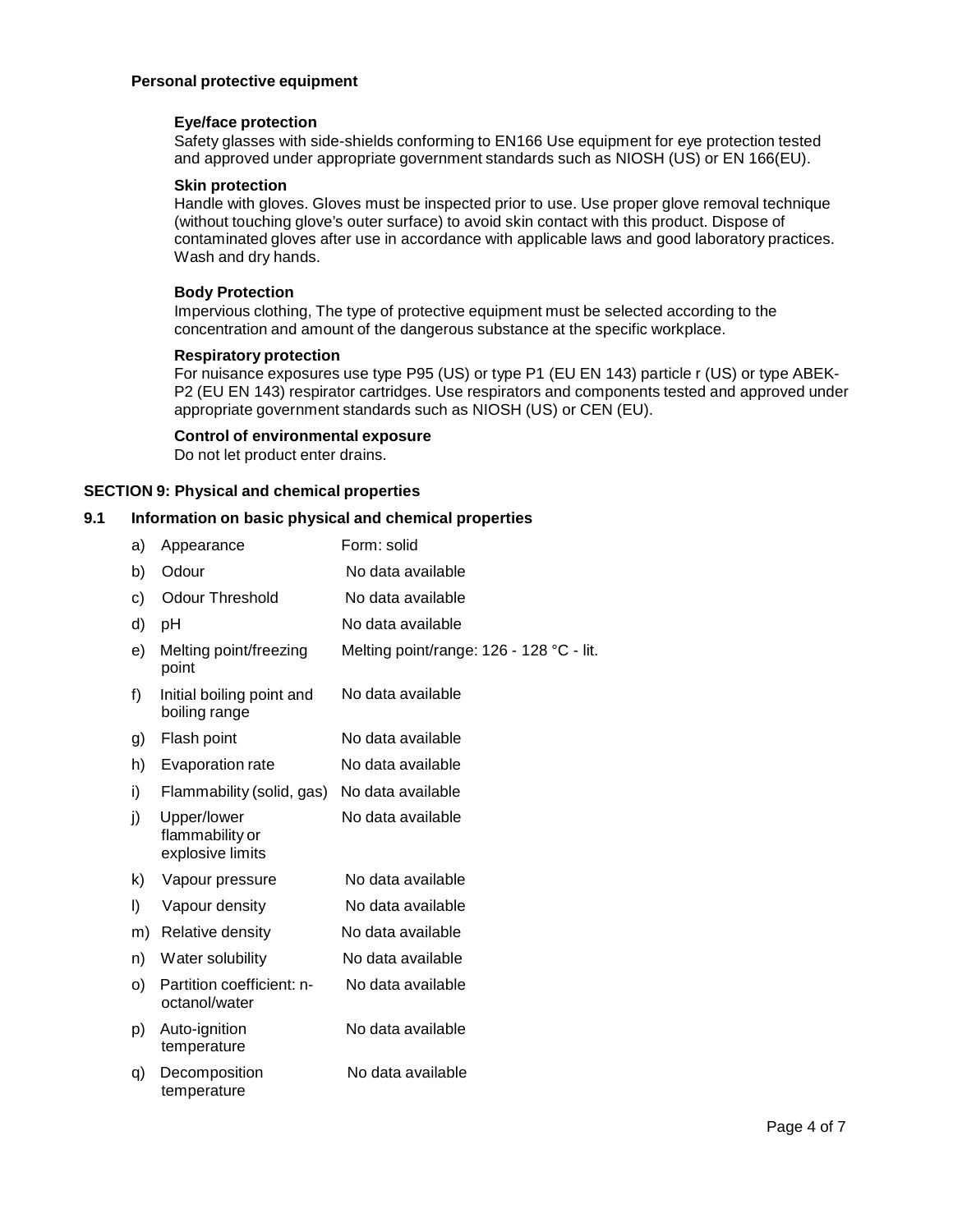- r) Viscosity No data available
- s) Explosive properties No data available
- t) Oxidizing properties No data available
- **9.2 Other safety information** No data available

# **SECTION 10: Stability and reactivity**

- **10.1 Reactivity** No data available
- **10.2 Chemical stability** Stable under recommended storage conditions.
- **10.3 Possibility of hazardous reactions** No data available
- **10.4 Conditions to avoid** No data available
- **10.5 Incompatible materials** Strong oxidizing agents
- **10.6 Hazardous decomposition products** Hazardous decomposition products formed under fire conditions. - Carbon oxides, Nitrogen oxides (NOx) Other decomposition products - No data available In the event of fire: see section 5

# **SECTION 11: Toxicological information**

#### **11.1 Information on toxicological effects**

#### **Acute toxicity**

No data availableMethyl indole-5-carboxylate

**Skin corrosion/irritation** No data available(Methyl indole-5-carboxylate)

# **Serious eye damage/eye irritation**

No data available(Methyl indole-5-carboxylate)

#### **Respiratory orskin sensitisation**

No data available(Methyl indole-5-carboxylate)

#### **Germ cell mutagenicity**

No data available(Methyl indole-5-carboxylate)

#### **Carcinogenicity**

IARC: No component of this product present at levels greater than or equal to 0.1% is identified as probable, possible or confirmed human carcinogen by IARC.

#### **Reproductive toxicity**

No data available(Methyl indole-5-carboxylate)

**Specific target organ toxicity - single exposure** Inhalation - May cause respiratory irritation.(Methyl indole-5-carboxylate)

**Specific target organ toxicity - repeated exposure** No data available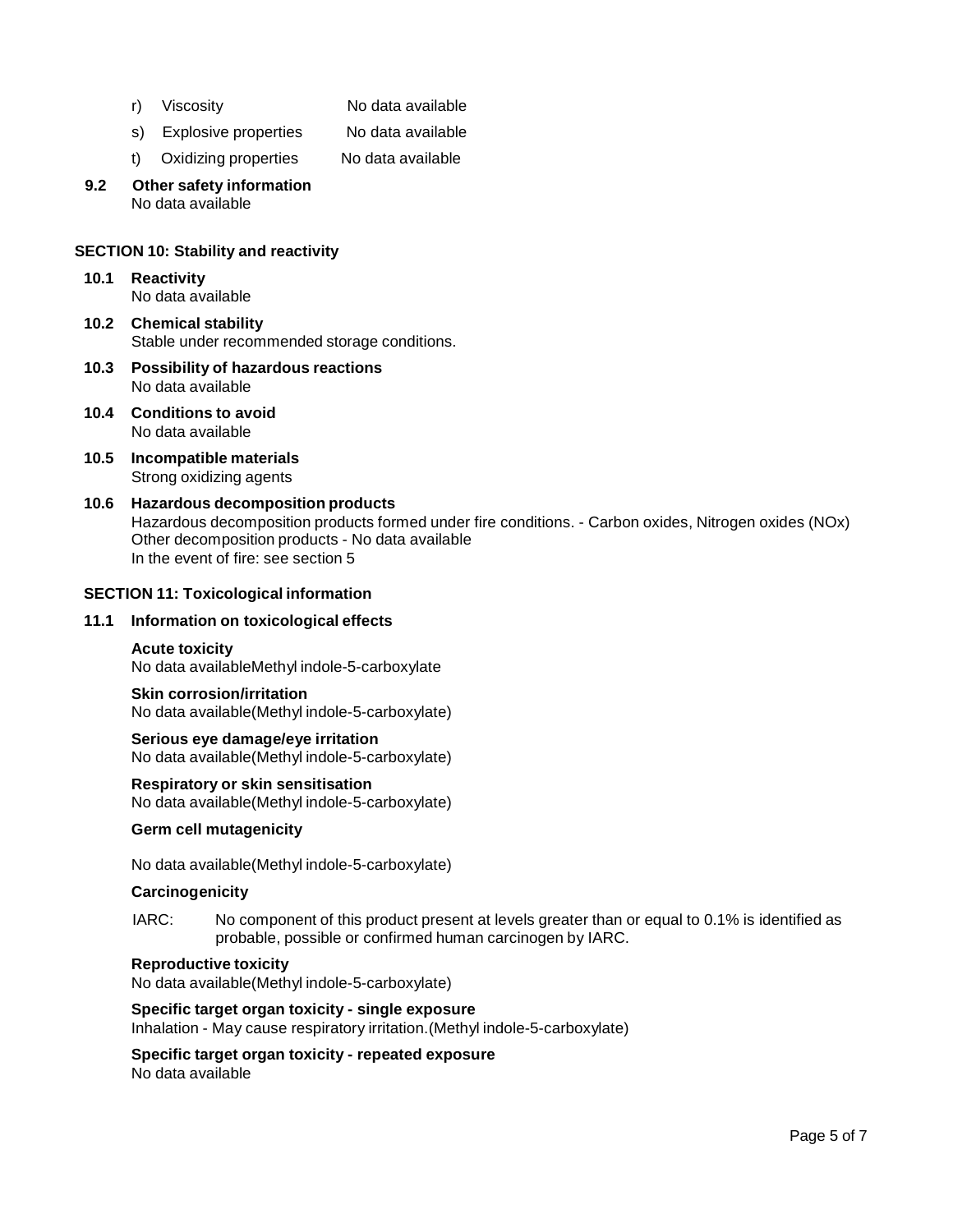#### **Aspiration hazard**

No data available(Methyl indole-5-carboxylate)

#### **Additional Information**

RTECS: Not available

To the best of our knowledge, the chemical, physical, and toxicological properties have not been thoroughly investigated.(Methyl indole-5-carboxylate)

#### **SECTION 12: Ecological information**

**12.1 Toxicity**

No data available

- **12.2 Persistence and degradability** No data available
- **12.3 Bioaccumulative potential**

No data available

- **12.4 Mobility in soil** No data available(Methyl indole-5-carboxylate)
- **12.5 Results of PBT and vPvB assessment** PBT/vPvB assessment not available as chemical safety assessment not required/not conducted

#### **12.6 Other adverse effects**

No data available

#### **SECTION 13: Disposal considerations**

# **13.1 Waste treatment methods**

# **Product**

Offer surplus and non-recyclable solutions to a licensed disposal company. Contact a licensed professional waste disposal service to dispose of this material. Dissolve or mix the material with a combustible solvent and burn in a chem scrubber.

#### **Contaminated packaging**

Dispose of as unused product.

#### **SECTION 14: Transport information**

| 14.1 | UN number<br>$ADR/RID: -$              |                                                                                                            | $IMDG: -$                 | IATA: -  |
|------|----------------------------------------|------------------------------------------------------------------------------------------------------------|---------------------------|----------|
|      | IMDG:<br>IATA:                         | 14.2 UN proper shipping name<br>ADR/RID: Not dangerous goods<br>Not dangerous goods<br>Not dangerous goods |                           |          |
|      | $ADR/RID: -$                           | 14.3 Transport hazard class(es)                                                                            | $IMDG: -$                 | IATA: -  |
| 14.4 | <b>Packaging group</b><br>$ADR/RID: -$ |                                                                                                            | $IMDG: -$                 | IATA: -  |
|      | ADR/RID: no                            | 14.5 Environmental hazards                                                                                 | IMDG Marine pollutant: no | IATA: no |